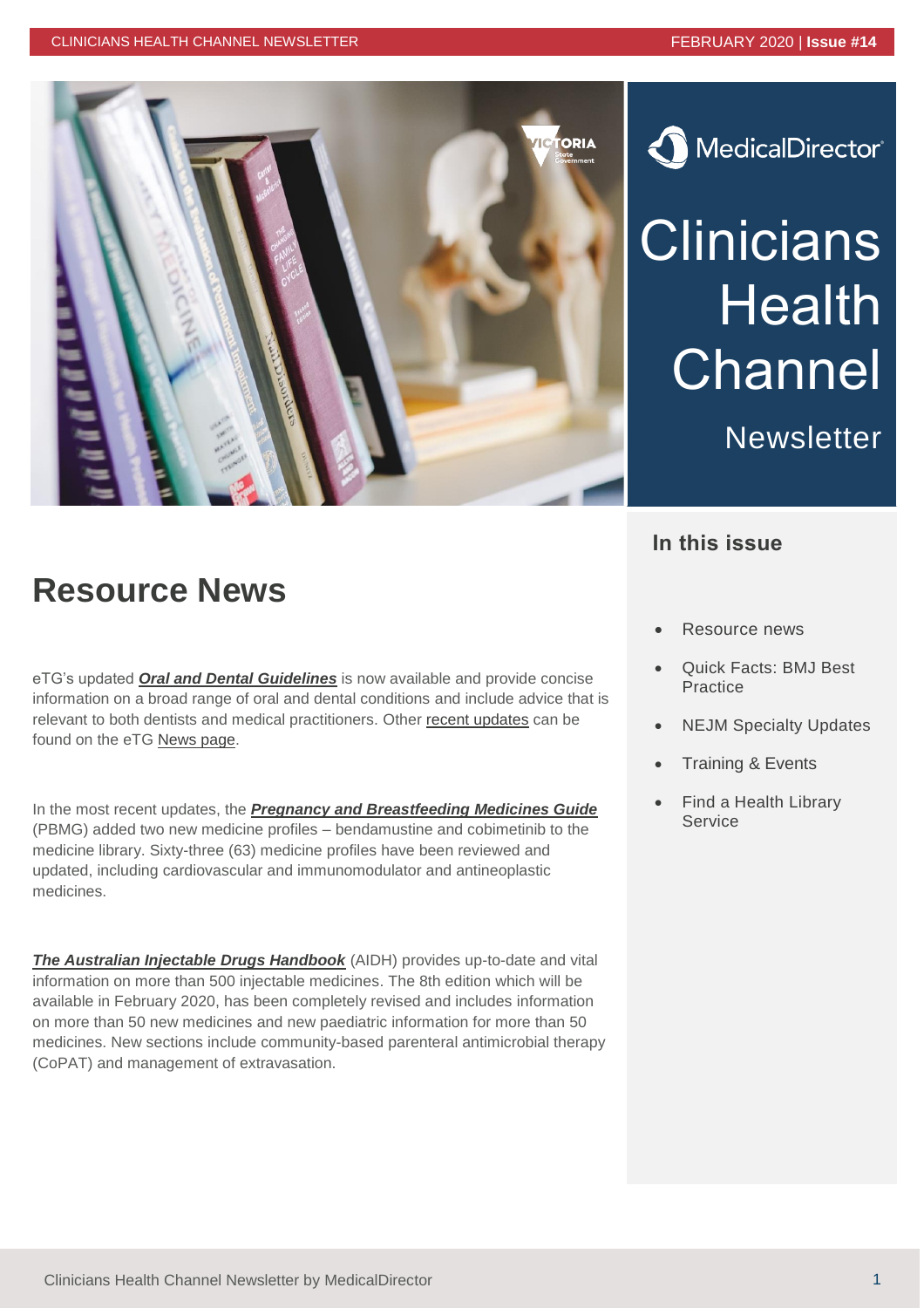### **Royal Victorian Eye & Ear Hospital Expo**

During October 2019, CHC participated in an Expo organized by the Library at the Royal Victorian Eye and Ear Hospital Expo. Clinicians learned about resources on the CHC and participated in training activities. In addition, CHC visited hospital departments including the pharmacy, to provide one-on-one and group training.





## **Peninsula Health Expo**

CHC ran training and information sessions at the well-attended Expo organized by the Frankston Hospital Library. The Expo was well attended by a wide cross-section of clinicians.







#### **QUICK FACTS**

### **BMJ** Best Practice

- Structured around the clinical workflow and updated daily
- Draws on the latest evidence-based research, guidelines and expert opinion to offer step-by-step guidance on diagnosis, prognosis, treatment and prevention
- The App provides offline access as needed
- Updated daily, the evidence based content links seamlessly to Cochrane Clinical Answers

For further information about BMJ Best Practice please contact Tony Hilker by email: [thilker@bmj.com](mailto:thilker@bmj.com)